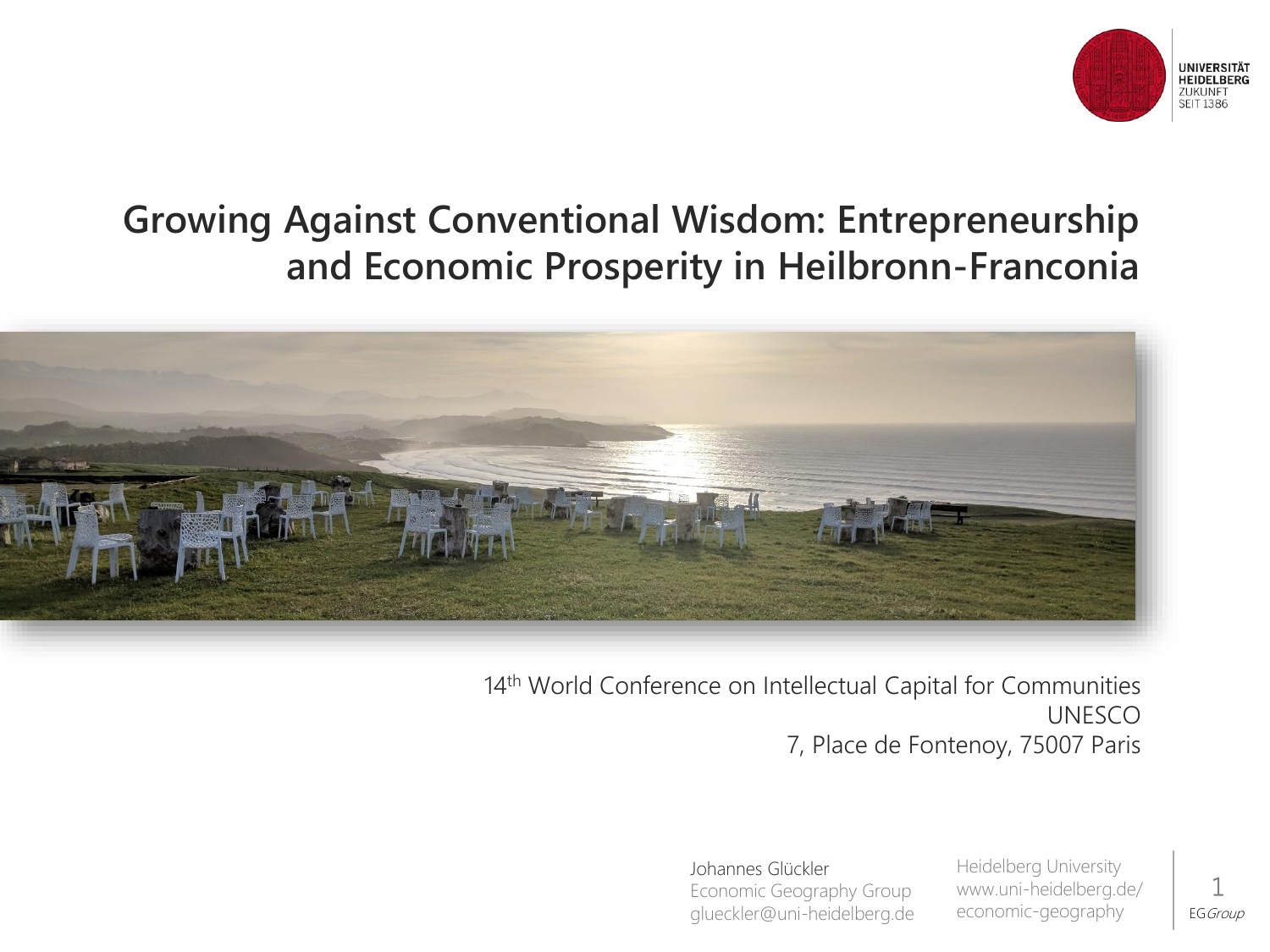## **Baden-Württemberg's Northeast: Heilbronn-Franconia**





- With a GDP of over 500b EUR, Baden-Württemberg would be No. 22 in a world ranking of global economies, similar in size to Sweden or Poland.
- Heilbronn-Franconia is a planning region located between metropolitan regions of Rhine-Neckar, Stuttgart, Nuremberg, and Frankfurt.
- It is the region with the second fastest economic growth in Germany since 2000.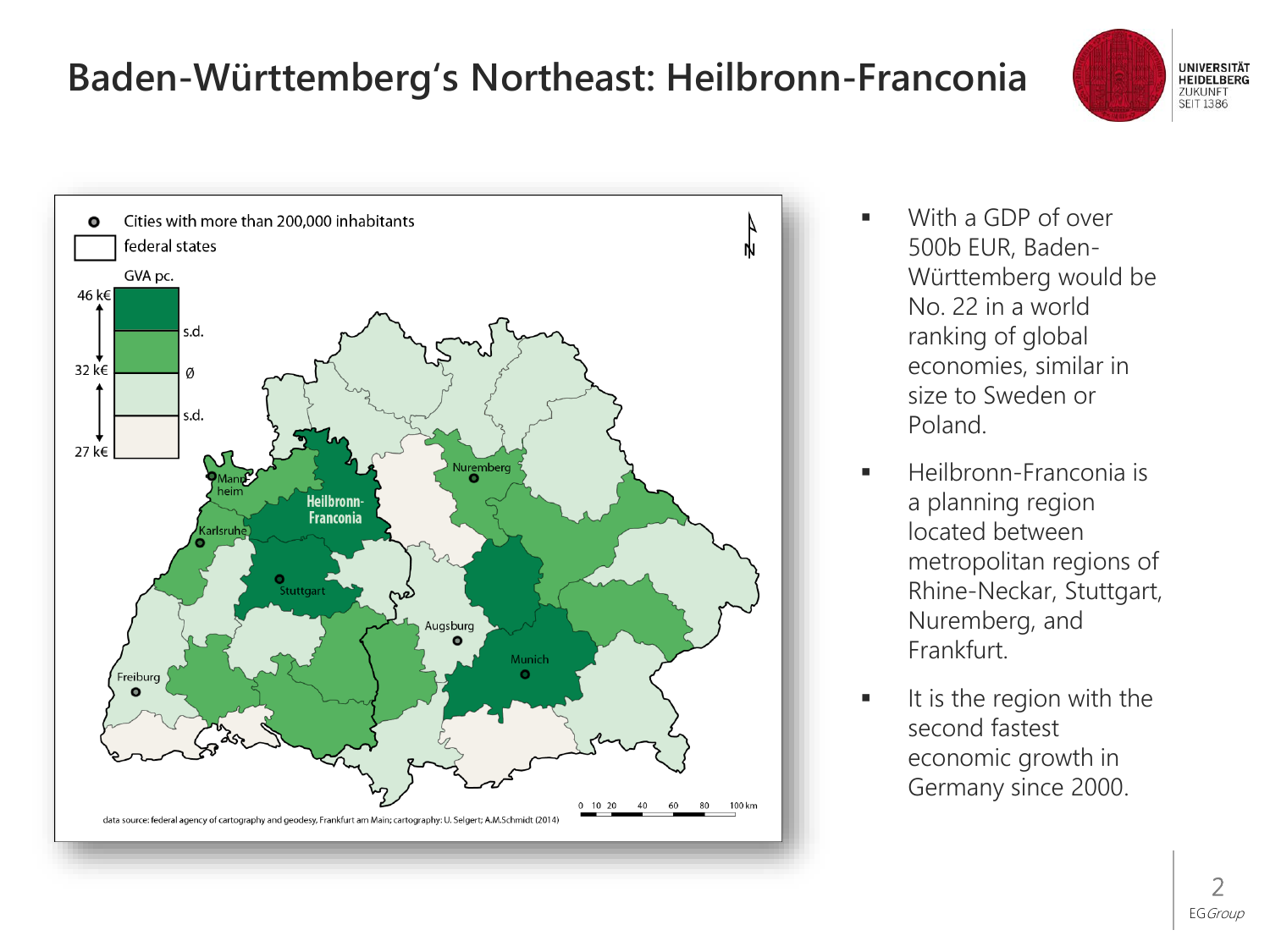## **Heilbronn-Franconia: A prosperous region**



- **UNIVERSITÄT HEIDELBERG** ZUKUNFT **SEIT 1386**
- **■** It is the fourth most prosperous region in Southern Germany (after Munich, Stuttgart, Ingolstadt) in terms of GVA per capita.
- The region is amongst the most developed since world war II with above average growth rates over the last 25 years (since German unification in 1992).
- with the lowest rates of unemployment and unionization.
- …and it is a leader in technical innovativeness.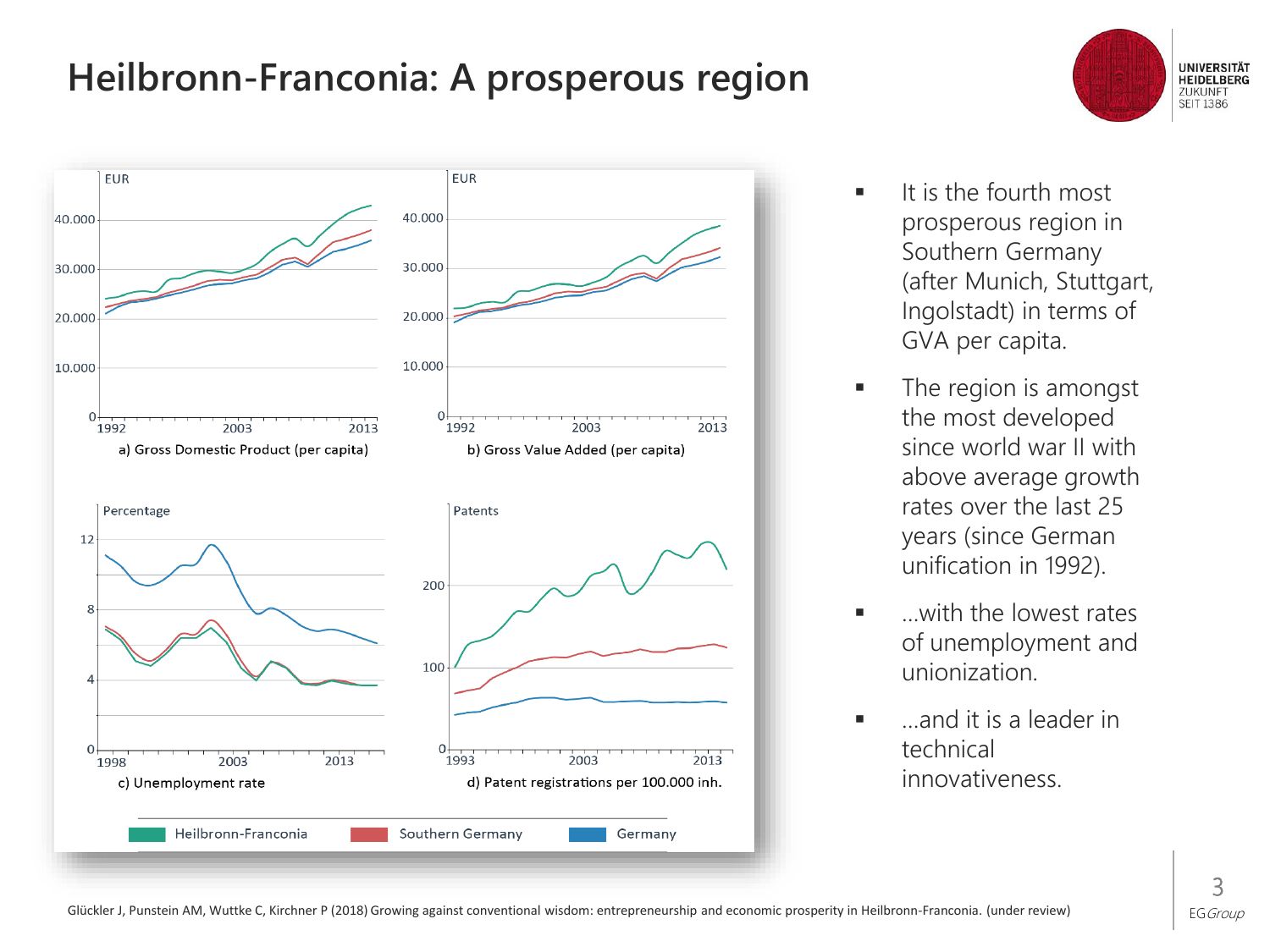# **Inconsistency with growth theory: industry structure**





a) Shift-share effects based on sectoral composition of the labor market



b) Shift-share effects based on occupational composition of the labor market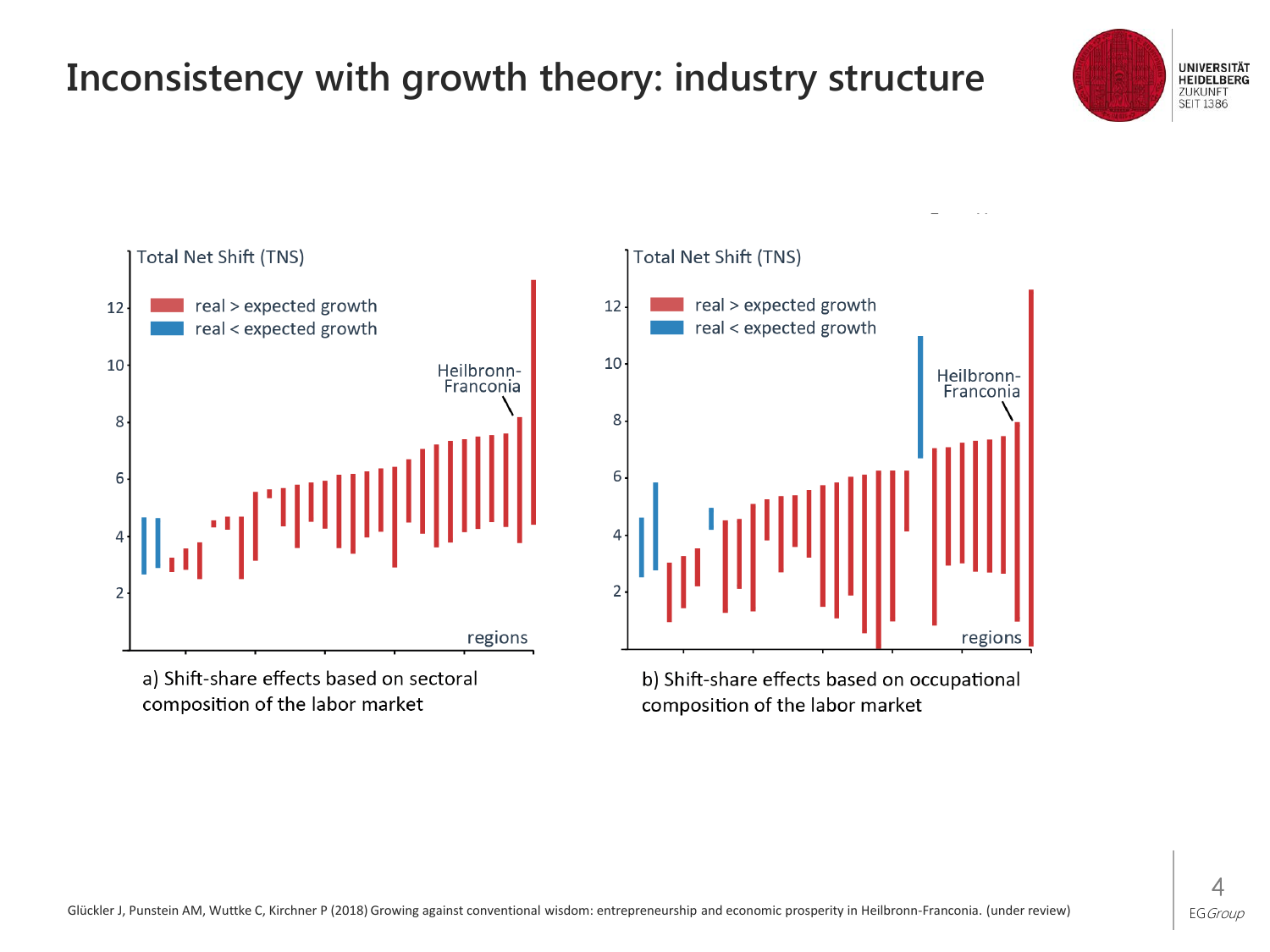## **Inconsistency with growth theory: Clustering?**





specialization on sectors

specialization on occupation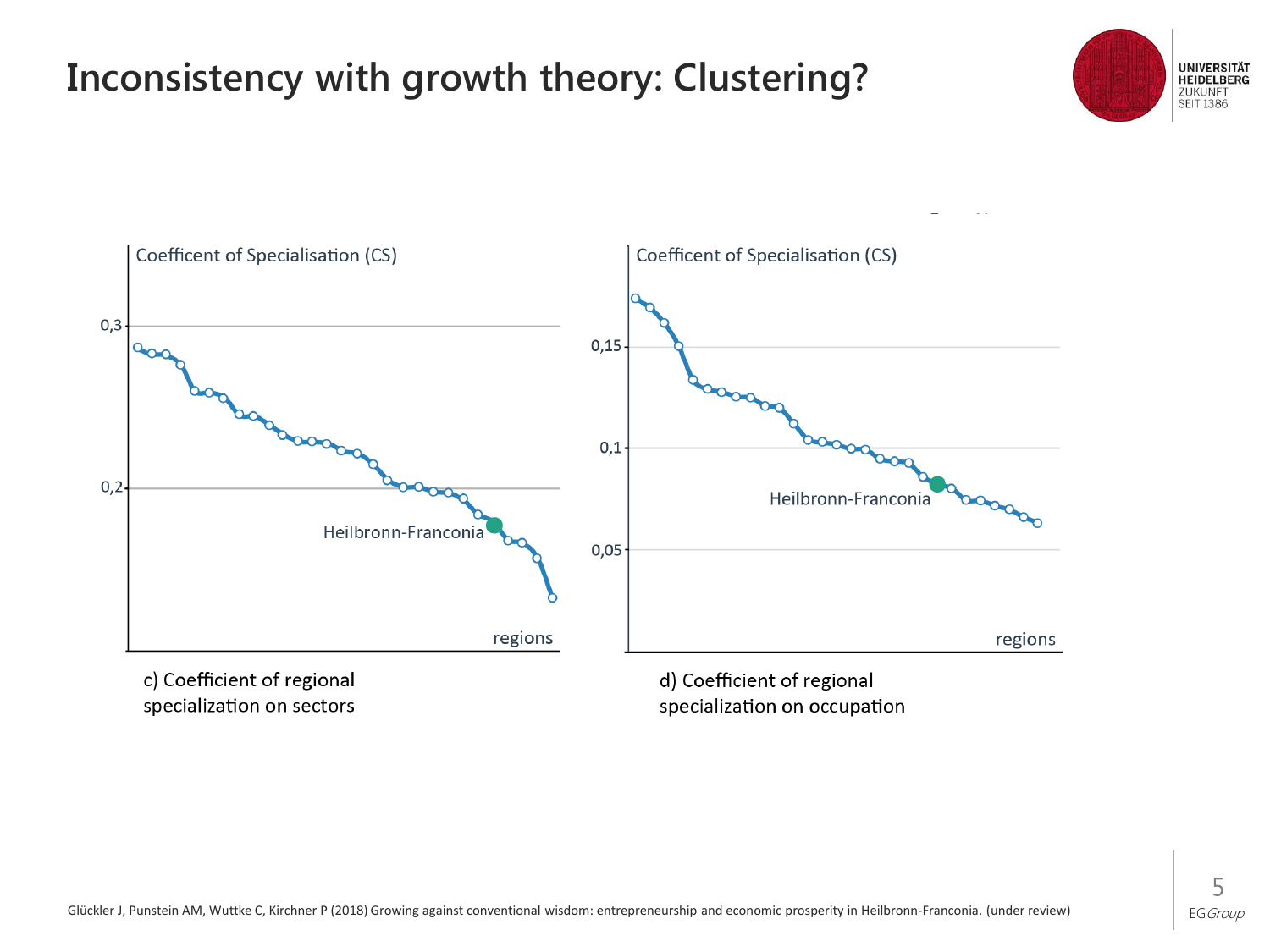## **Inconsistency with growth theory: related variety?**



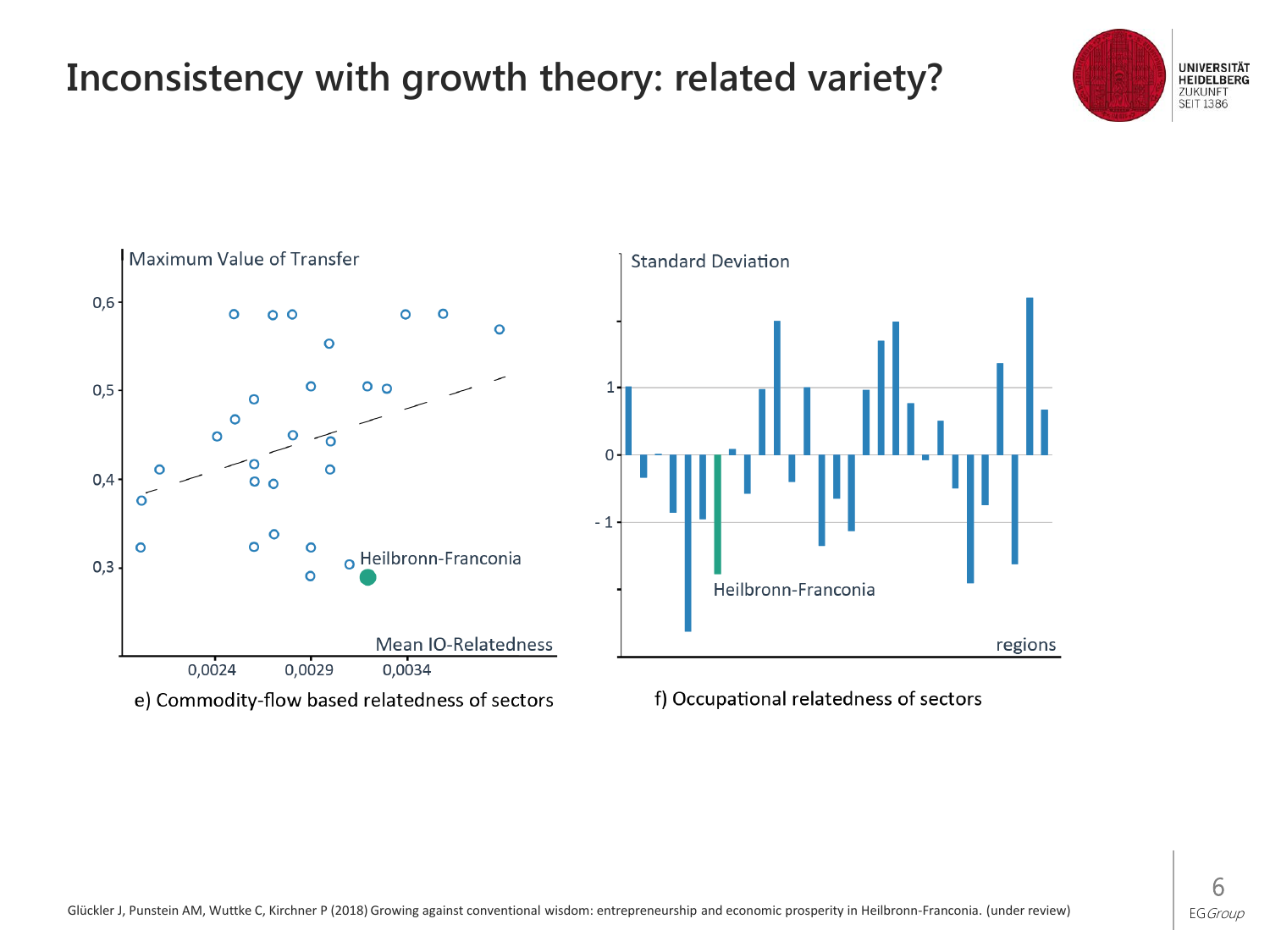## **No statistical association with GVA per capita**



| Independent variables                        | $\boldsymbol{R}$ | S.E.  | $\boldsymbol{p}$ | $R^2$ |  |
|----------------------------------------------|------------------|-------|------------------|-------|--|
| <b>Shift-Share (2007-2011)</b>               |                  |       |                  |       |  |
| Sectoral shift: expected employment growth   | .313             | 4.709 | .098             | .098  |  |
| Functional shift: expected employment growth | $.418*$          | 4.505 | .024             | .174  |  |
| Specialization (Coeff. of specializ., 2007)  |                  |       |                  |       |  |
| Sectoral specialization                      | $-.113$          | 4.926 | .559             | .013  |  |
| Occupational specialization                  | .083             | 4.941 | .669             | .007  |  |
| Relatedness (2007)                           |                  |       |                  |       |  |
| Commodity-flow based relatedness of sectors  | $.491*$          | 4.318 | .007             | .242  |  |
| Skill-relatedness of sectors                 | $-.356$          | 4.633 | .058             | .127  |  |
| <b>Control</b> variables                     |                  |       |                  |       |  |
| employment growth (1999-2013, in percent)    | $.644***$        | 3.794 | .000             | .415  |  |
| Population                                   | $.605**$         | 3.949 | .001             | .365  |  |

Associations between measures of industrial and occupational structure on GVA per capita for 29 planning regions in Southern Germany (2011, bivariate OLS regressions)

- **■** Statistical tests for the effects of mainstream regional science models on regional production do not account for growth in Southern Germany.
- While industry relatedness is slightly significant, it was amongst the weakest in Heilbronn-Franconia.
- **E** And while skillrelatedness is insignificant in Southern Germany, it was high in Heilbronn.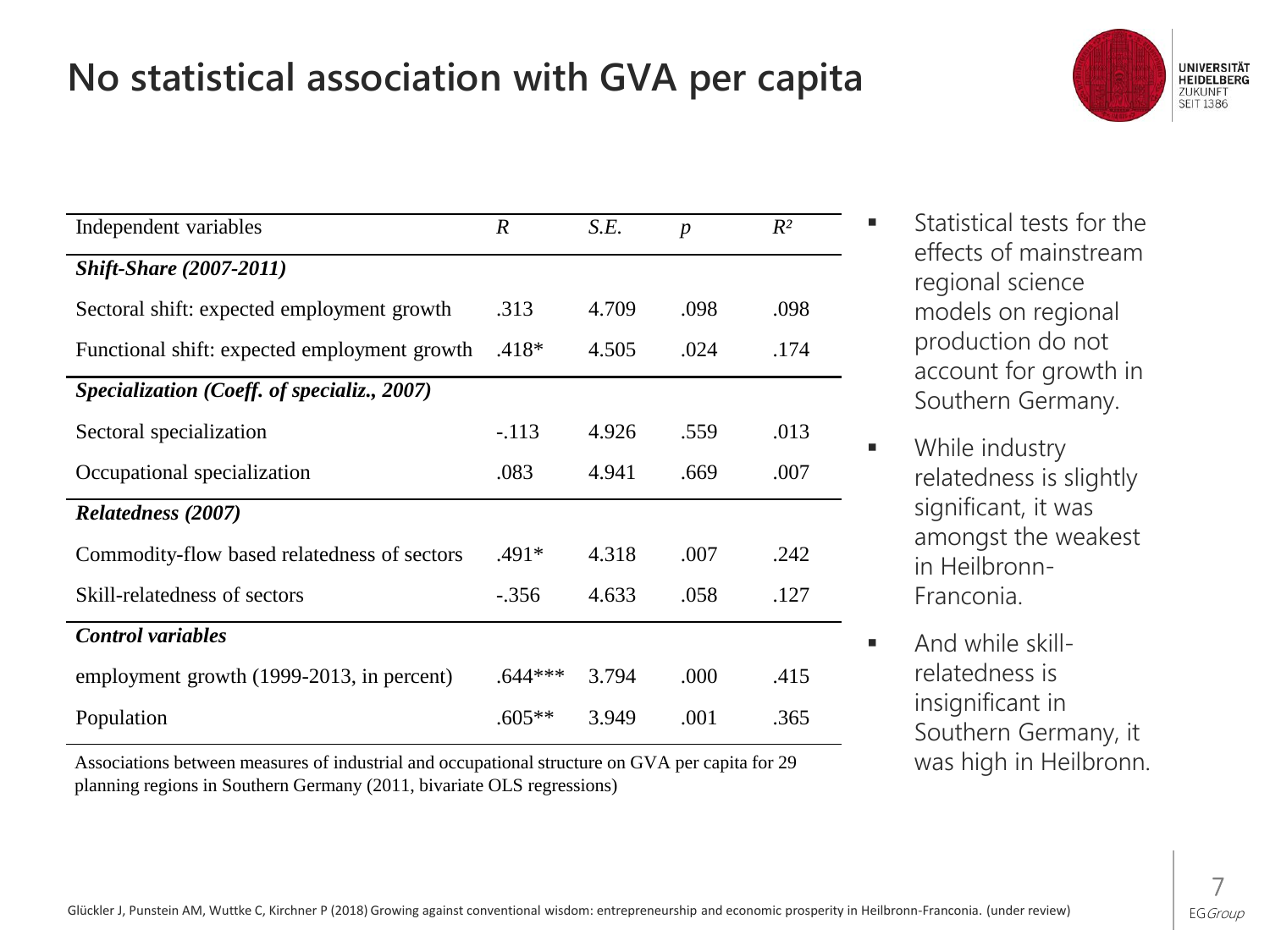# **Alternative: Understanding the institutional context**



| <b>Elements</b>         | Description                                                                                                                                       | Example                                                                                                                                                                                      |
|-------------------------|---------------------------------------------------------------------------------------------------------------------------------------------------|----------------------------------------------------------------------------------------------------------------------------------------------------------------------------------------------|
| Regulation              | The set of legally actionable<br>rules and regulations, which affects<br>the modus operandi of economic<br>development in a geographical setting. | Legislation on regional governance<br>structure, e.g. level of decentralization of<br>power and resources; regulations on land<br>use and regional and urban planning;<br>administrative law |
| Institutional<br>actors | Individuals and organizations<br>that affect the economy in a<br>geographical setting.                                                            | Local and regional authorities, business<br>firms, business associations, unions, NGOs,<br>universities, colleges, trusts and<br>foundations, etc.                                           |
| <b>Institutions</b>     | Interaction orders based on<br>legitimate mutual expectations,<br>which can be based on formal rules<br>as well as informal norms.                | Stable forms of cooperation, e.g. among<br>and between local authorities, private<br>business, research and education, and<br>civil society sector                                           |

Glückler J, Bathelt H (2017) Institutional context and innovation. In: Bathelt H, Cohendet P, Henn S, Simon L (eds) The Elgar Companion to Innovation and Knowledge Creation: A Multi-Disciplinary Approach. Vol. Cheltenham: Edward Elgar, pp. 121-137; Martin R (2000) Institutional approaches in economic geography. In: Sheppard E, Barnes T (eds) *A Companion to*  Economic Geography. Vol. Oxford, UK: Blackwell, pp. 77-94; Pike A, Marlow D, McCarthy A, O'Brien P, Tomaney J (2015) Local institutions and local economic development: the Local Enterprise Partnerships in England, 2010–. *Cambridge Journal of Regions, Economy and Society 8 (2): 185-204.;* Gertler MS (2010) Rules of the game: The place of institutions in regional economic change. *Regional Studies 44: 1-15.*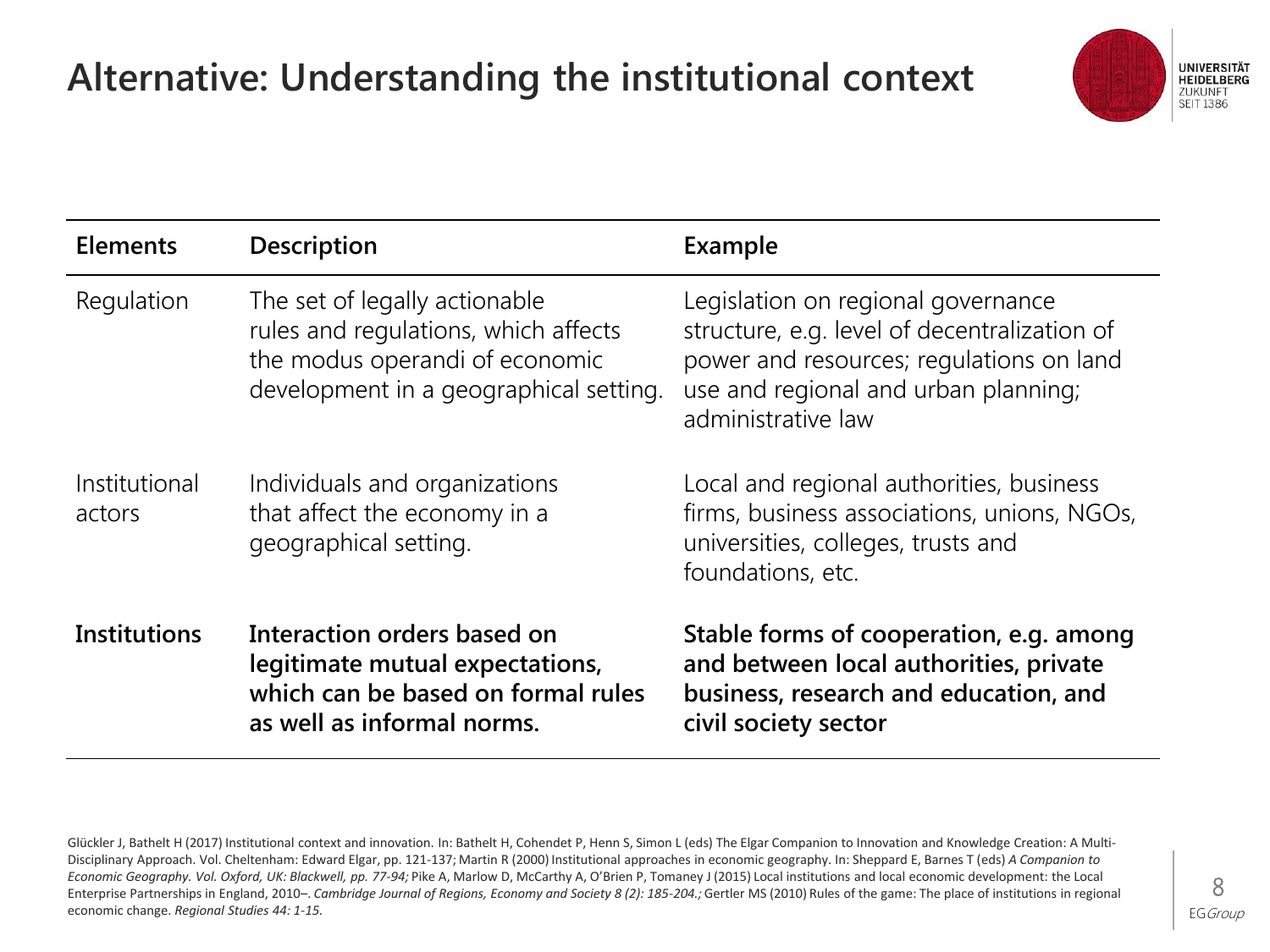#### **Scales of institutions in Heilbronn-Franconia**

| <b>Interactions</b>      | Institutions                                                                                                                                                                                                                                                                                                                                   | Effects on entrepreneurship                                                                           |
|--------------------------|------------------------------------------------------------------------------------------------------------------------------------------------------------------------------------------------------------------------------------------------------------------------------------------------------------------------------------------------|-------------------------------------------------------------------------------------------------------|
| Intra-firm<br>bonding    | Mutual obligation between employer and<br>employees: Life-long engagement (long job tenure,<br>low turnover rates), trustful employment relations<br>(low levels of unionization), paternalistic relations<br>(trust and social security)<br>Tinkering. Passionate search for improvement,<br>irrespective of formal tasks and working hours   | Continuous, incremental<br>innovation<br>entrepreneurial stamina                                      |
| Inter-firm<br>insularity | Doing (it alone)<br><i>Doing (rather than drafting)</i> : emphasis on technical<br>skills rather than theory; no use of external services $\bullet$<br>Doing (rather than doubting): trial-error-processes<br>rather than pondering risks and costs<br>Doing (rather than having things done): Swabian<br>belief in autonomous problem-solving | Proprietary, hard-to-<br>imitate knowledge<br>Frequent spinoffs                                       |
| Regional<br>cohesion     | <i>Informal networking</i> anti-poaching, service on<br>boards of civic and political organizations,<br>leadership networks<br>Social capital. Patronage, philanthropy, and<br>associational life                                                                                                                                              | Belief in self-fulfillment<br>Community support<br>Critical mass of<br>entrepreneurial role<br>models |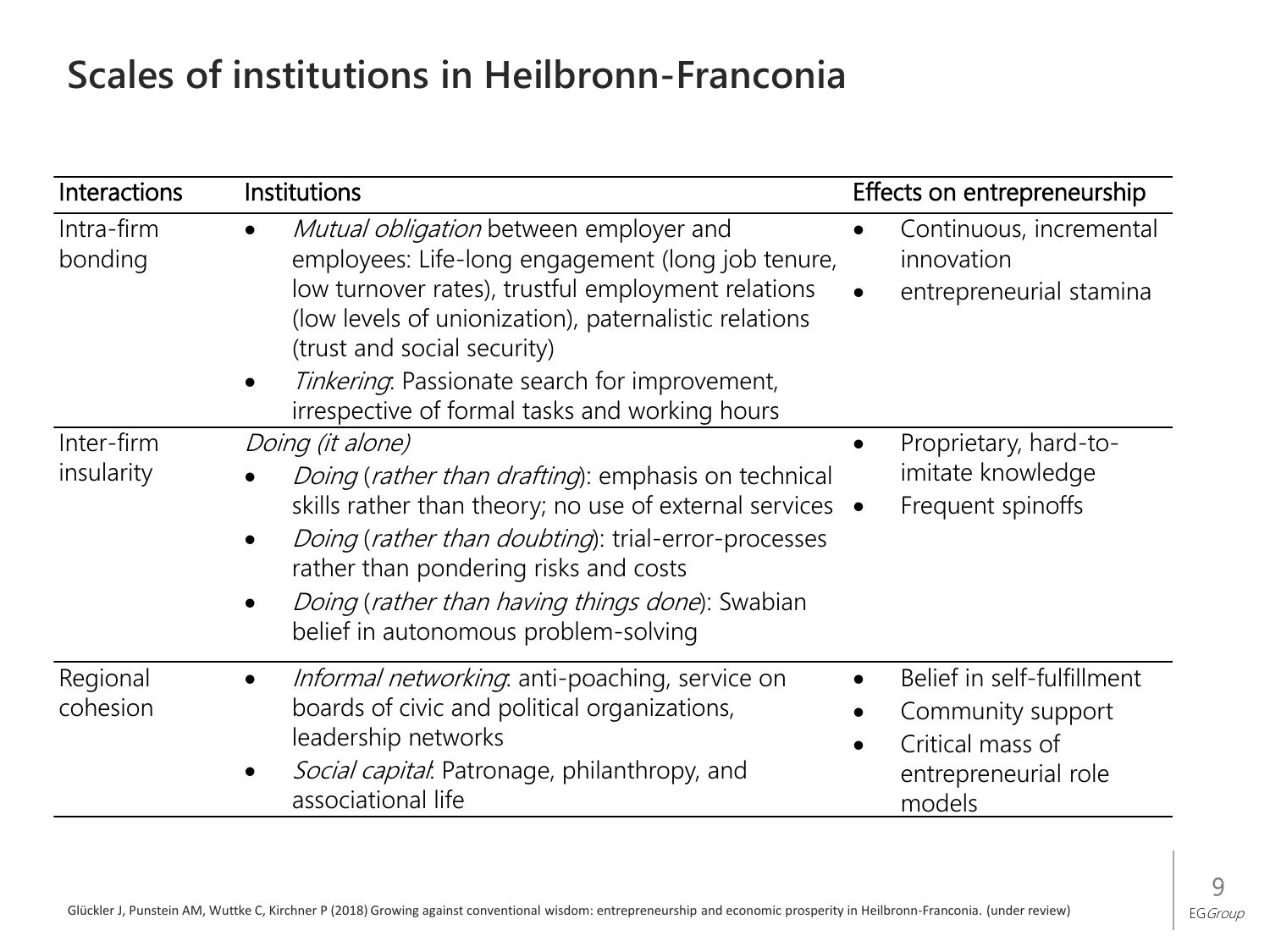### **Conclusion**



- Standard explanations of regional innovation transitions and long-term growth are incomplete and sometimes wrong.
- Regional trajectories require contextual explanations. Changes in trajectories often build on the specific institutional fabric in a region.
- Institutions refer to stable patterns of interaction that are often placedependent. They may or may not be congruent with formal regulations and policies.
- Baden-Württemberg (here: Heilbronn-Franconia) has institutions that include stable patterns of doing and tinkering, of improvement innovation and technical precision, and of 'going-alone' rather than working together across firms.
- **EXEL All these internalized institutions have supported entrepreneurial stamina and** the growth toward niche leadership.